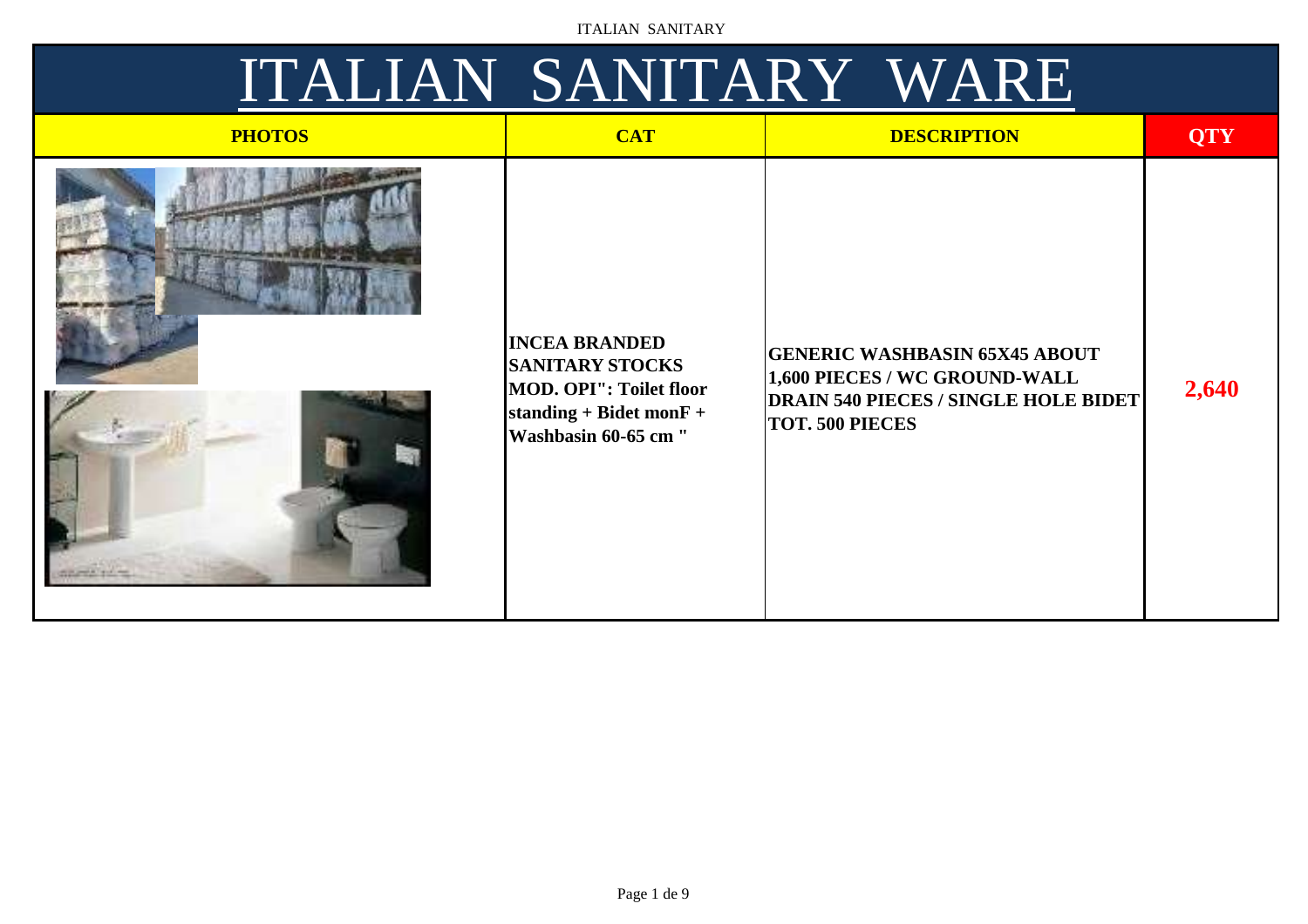| <b>PHOTOS</b> | <b>CAT</b>                                                                                                              | <b>DESCRIPTION</b>                                                                                                                                                                                          | <b>QTY</b> |
|---------------|-------------------------------------------------------------------------------------------------------------------------|-------------------------------------------------------------------------------------------------------------------------------------------------------------------------------------------------------------|------------|
| 高嘴            | <b>AXA BRAND SANITARY</b><br><b>STOCKS: toilet,</b><br>bidet, washbasin, column,<br>washbasin and semi-recessed<br>tops | WASHBASIN IN VARIOUS KINDS AND<br><b>SIZES TOT.</b><br>3,023 PIECES / BIDET TOT. 253 PIECES /<br><b>WC TOT. 121 PIECES / BOXES COLUMNS</b><br><b>AND HALF COLUMNS AND VARIOUS</b><br><b>TOT. 275 PIECES</b> | 3,654      |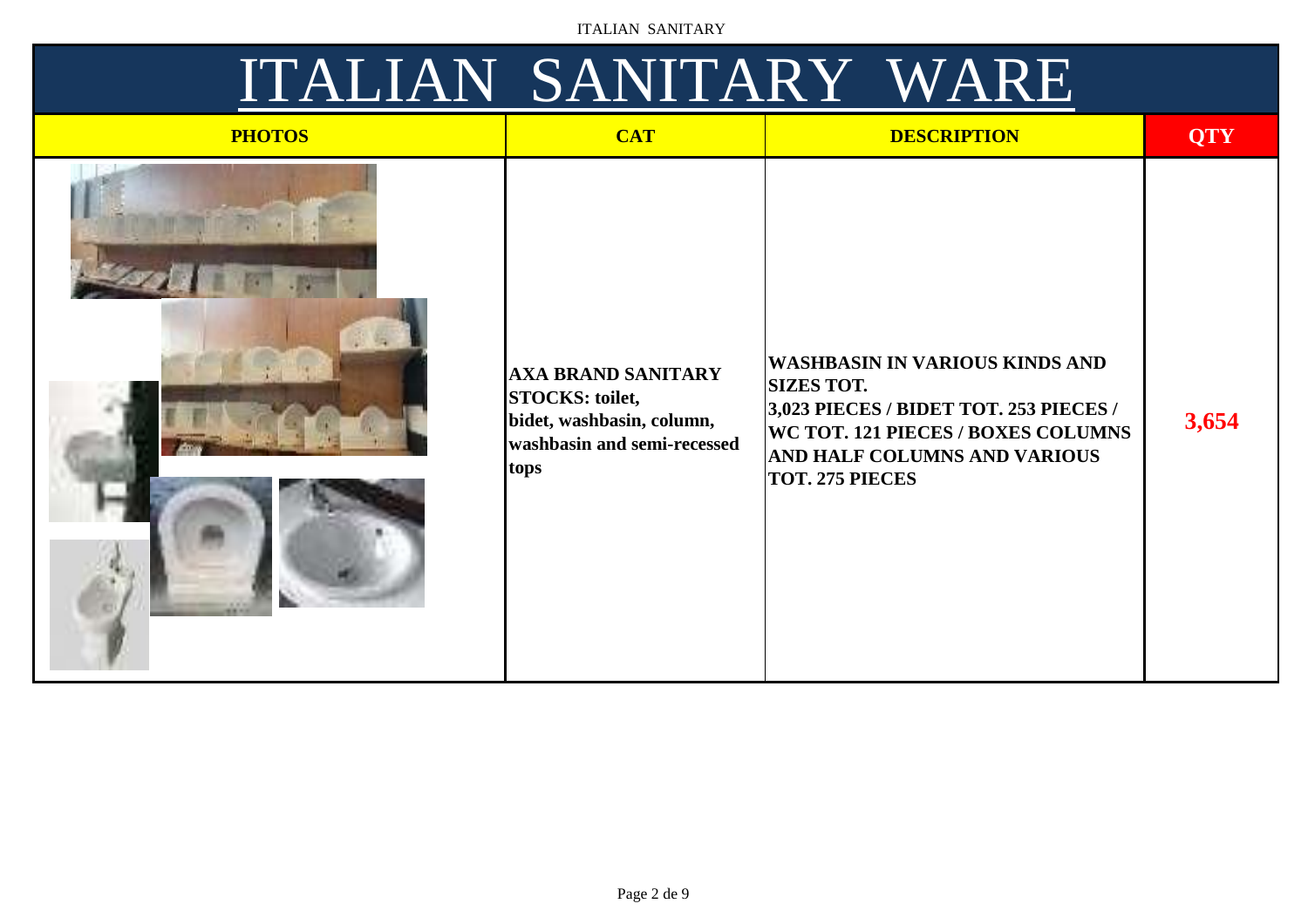| <b>PHOTOS</b> | <b>CAT</b>                                                                                                 | <b>DESCRIPTION</b>                                                                                                                                                                                                                                                                                                                                 | <b>QTY</b> |
|---------------|------------------------------------------------------------------------------------------------------------|----------------------------------------------------------------------------------------------------------------------------------------------------------------------------------------------------------------------------------------------------------------------------------------------------------------------------------------------------|------------|
|               | <b>BRANDED SANITARY</b><br><b>STOCKS</b><br>bidet, sink, column, shower<br>trays, pieces<br>unique colored | <b>COLLECTION OF PRECIOUS COLORED</b><br>PIECES IN A MODERN VERSION<br><b>COMPOSED OF SINGLE PIECES OR A</b><br>MASTER CERAMICA: toilet, FEW PIECES PER TYPE BETWEEN<br><b>FURNITURE WASHBASIN - WC - BIDET -</b><br> WASHBASIN AND FLAT SHOWER TRAYS  <br><b>IN CERAMIC MIS. 70X100 - 80X100 - 80X80</b><br><b>AND 90X90 - 70X90 SEMICIRCULAR</b> | 550        |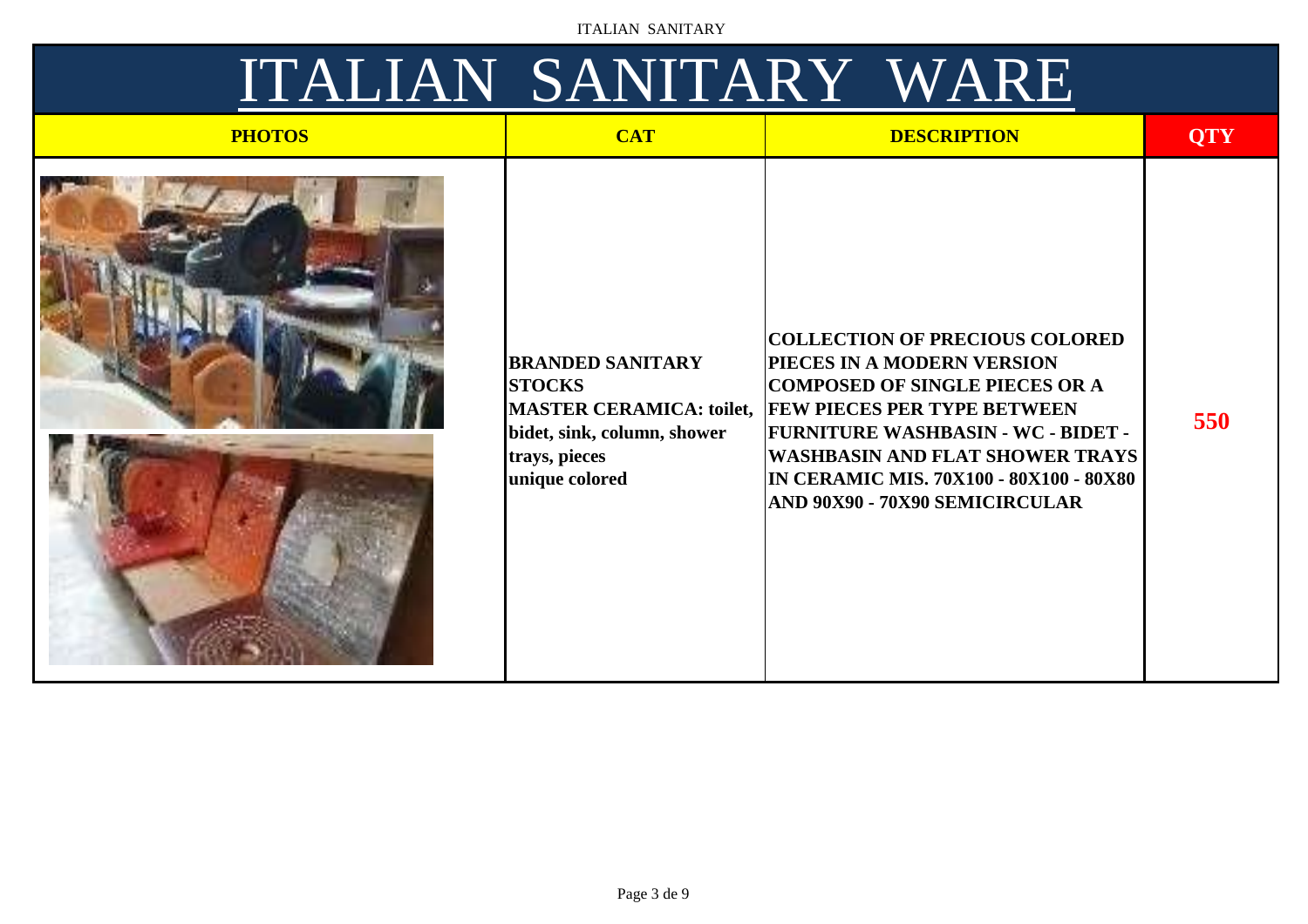| <b>PHOTOS</b> | <b>CAT</b>                                                                                                                                         | <b>DESCRIPTION</b>                                                                                                                                                                                                                                                                                            | <b>QTY</b> |
|---------------|----------------------------------------------------------------------------------------------------------------------------------------------------|---------------------------------------------------------------------------------------------------------------------------------------------------------------------------------------------------------------------------------------------------------------------------------------------------------------|------------|
|               | <b>BRANDED SANITARY</b><br><b>STOCKS</b><br><b>MASTER CERAMICA: toilet,</b><br>bidet, sink, column, shower<br>trays, pieces<br><b>Unique White</b> | <b>COLLECTION OF PRECIOUS COLORED</b><br>PIECES IN A MODERN VERSION<br><b>COMPOSED OF: WASHBASIN</b><br><b>WORKTOPS - FURNITURE WASHBASINS -</b><br><b>CONSOLE - SEMI-RECESSED</b><br><b>WASHBASIN TOT. 1228 PIECES -</b><br><b>SHOWER TRAYS TOT. 127 PIECES -</b><br><b>TOILET AND BIDET TOT. 116 PIECES</b> | 1,471      |
|               | <b>SANITARY STOCKS</b><br><b>BRANDED CESAME - ACQ.</b><br><b>BANKRUPTCY //</b><br><b>WASHBASIN COUNTERS -</b><br><b>WHITE CONSOLES</b>             | <b>HIGH QUALITY WASHBASIN</b><br><b>WORKTOPS COL. WHITE VARIOUS</b><br><b>SIZES AND SIZES SERIES B. EPOQUE -</b><br><b>ARETUSA - REVOLUTION - DECO 'TOT.</b><br>338 PIECES                                                                                                                                    | 338        |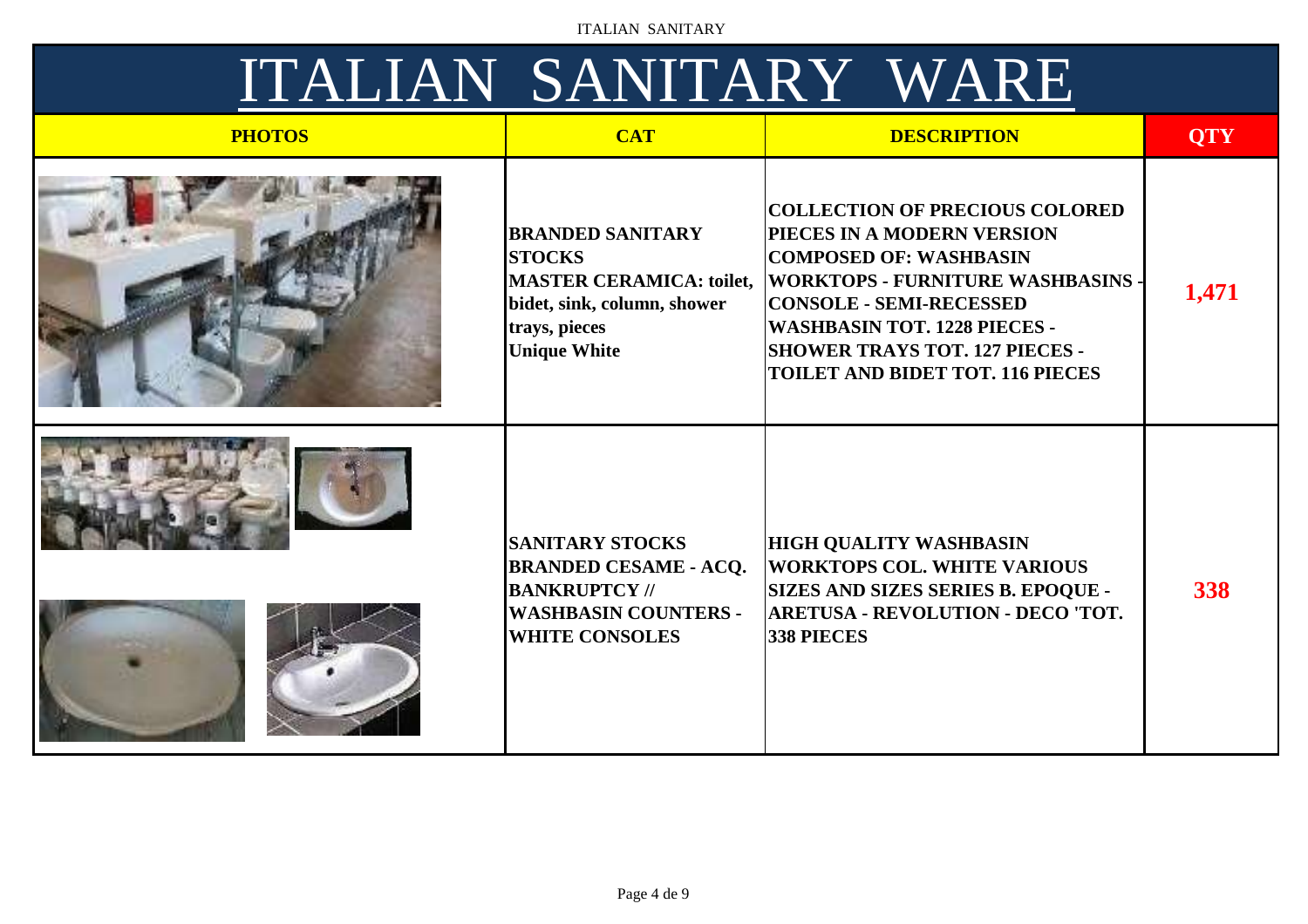| <b>PHOTOS</b> | <b>CAT</b>                                                                                                                           | <b>DESCRIPTION</b>                                                                                                                                                                                                                        | <b>QTY</b> |
|---------------|--------------------------------------------------------------------------------------------------------------------------------------|-------------------------------------------------------------------------------------------------------------------------------------------------------------------------------------------------------------------------------------------|------------|
|               | <b>SANITARY STOCKS</b><br><b>BRANDED CESAME - ACQ.</b><br><b>BANKRUPTCY // BASIN</b><br><b>COUNTERS - COLORED</b><br><b>CONSOLES</b> | HIGH QUALITY COLORED WASHBASINS  <br><b>VARIOUS SIZES AND SIZES SERIES B.</b><br><b>EPOQUE - ARETUSA - REVOLUTION -</b><br><b>DECO 'TOT. 338 PIECES - TOKYO - NEW</b><br>YORK WITH WHITE CERAMIC BASIN<br><b>ATTACHED TOT. 619 PIECES</b> | 619        |
|               | <b>SANITARY STOCKS</b><br><b>BRANDED CESAME - ACQ.</b><br><b>BANKRUPTCY // WHITE</b><br><b>SANITARY WARE</b>                         | <b>WASHBASIN - WC - BIDET - CERAMIC</b><br><b>CASSETTE - BOWLS AND BASINS TO</b><br><b>COUNT</b>                                                                                                                                          | 5,033      |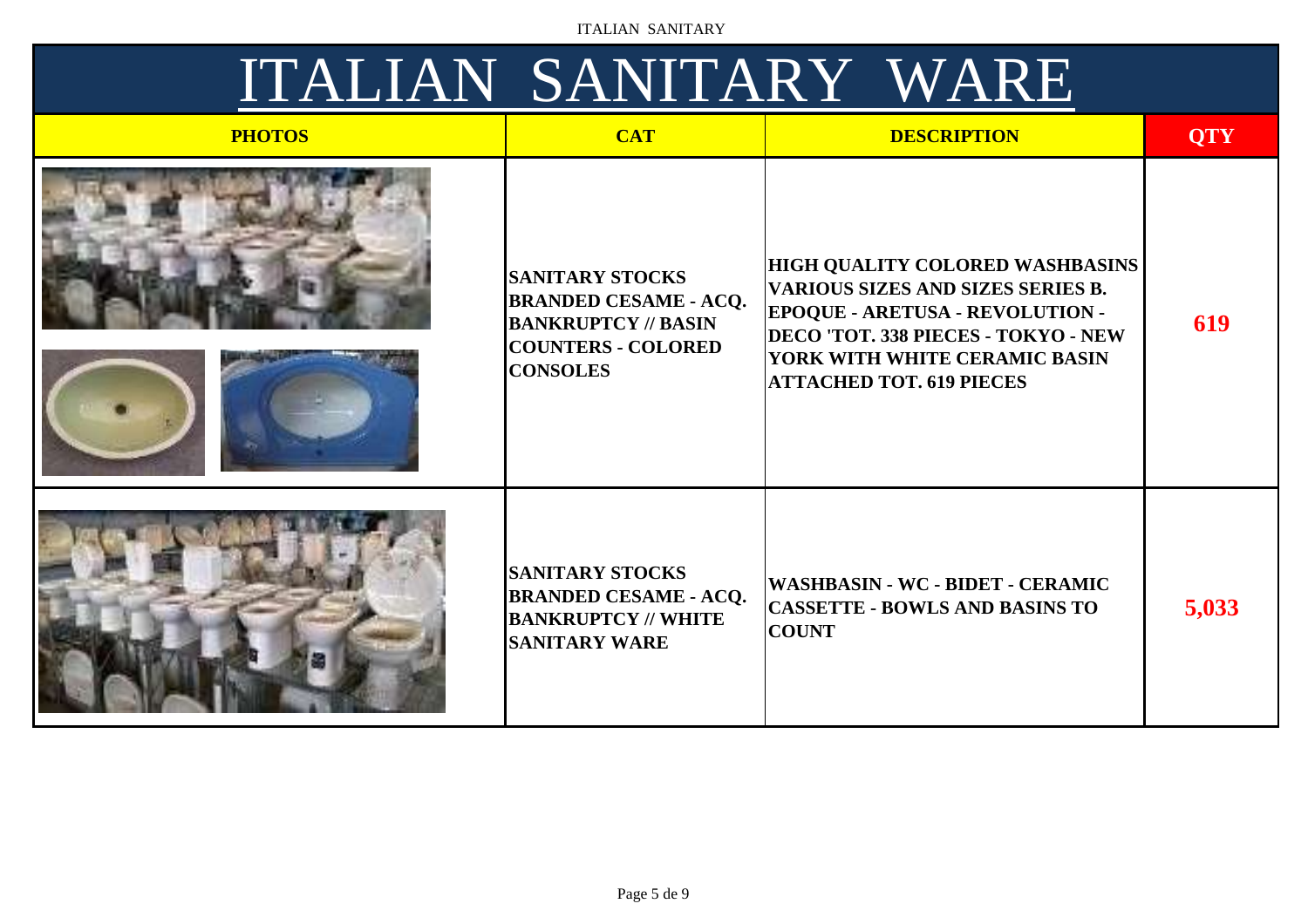|  | ITALIAN SANITARY WARE |  |
|--|-----------------------|--|
|--|-----------------------|--|

| <b>PHOTOS</b> | <b>CAT</b>                                                                                                                                                   | <b>DESCRIPTION</b>                                                                        | <b>QTY</b> |
|---------------|--------------------------------------------------------------------------------------------------------------------------------------------------------------|-------------------------------------------------------------------------------------------|------------|
|               | <b>SANITARY STOCKS BRAND</b><br><b>GRAVENA</b>                                                                                                               | WASHBASIN - WC - BIDET - CERAMIC<br><b>CASSETTE - BOWLS AND BASINS TO</b><br><b>COUNT</b> | 3,931      |
|               | <b>SANITARY STOCKS</b><br>VARIOUS BRANDS: SCALA -<br><b>IDEAL STANDARD - POZZI</b><br><b>GINORI - DOLOMITE AND</b><br><b>VARIOUS MADE IN</b><br><b>ITALY</b> | <b>WASHBASIN - WC - BIDET - MIX TO</b><br><b>CHECK</b>                                    | 2,514      |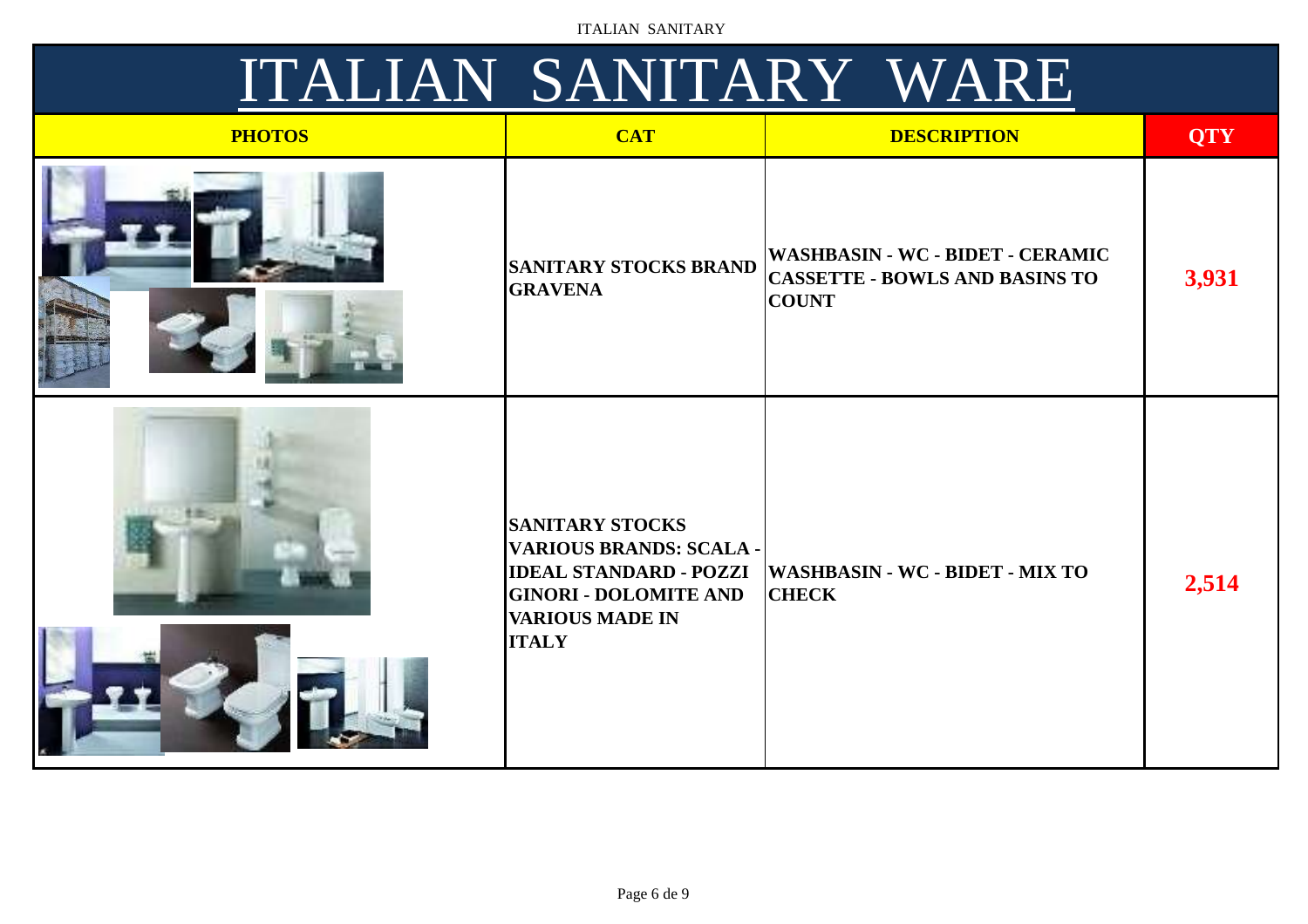| <b>PHOTOS</b> | <b>CAT</b>                                                                                                                                                      | <b>DESCRIPTION</b>                                                                                                                                                      | <b>QTY</b> |
|---------------|-----------------------------------------------------------------------------------------------------------------------------------------------------------------|-------------------------------------------------------------------------------------------------------------------------------------------------------------------------|------------|
|               | <b>KALLISTA WASHBASIN</b><br><b>WITH COLUMN</b>                                                                                                                 | <b>HIGH QUALITY AMERICAN VERSION</b><br><b>WASHBASIN BRAND KALLISTA IN TWO</b><br>MODELS AND TWO COLUMNS WITH<br><b>ABOUT 500 PIECES WASHBASIN AND</b><br><b>COLUMN</b> | 1,100      |
|               | <b>ACCESSORIES IN CERAMIC</b><br><b>CESAME WHITE AND</b><br><b>COLORED SOAP HOLDER</b><br><b>PAPER SHELF TOWEL</b><br><b>HOLDER AND</b><br><b>MISCELLANEOUS</b> | <b>BOXED CERAMIC ACCESSORIES</b><br><b>INCLUDING HARDWARE ALL</b><br><b>CATALOGED (+ THOUSANDS OF EXTRA</b><br>PIECES NOT COUNTED WITHOUT FREE<br><b>BOXES</b> )        | 10,796     |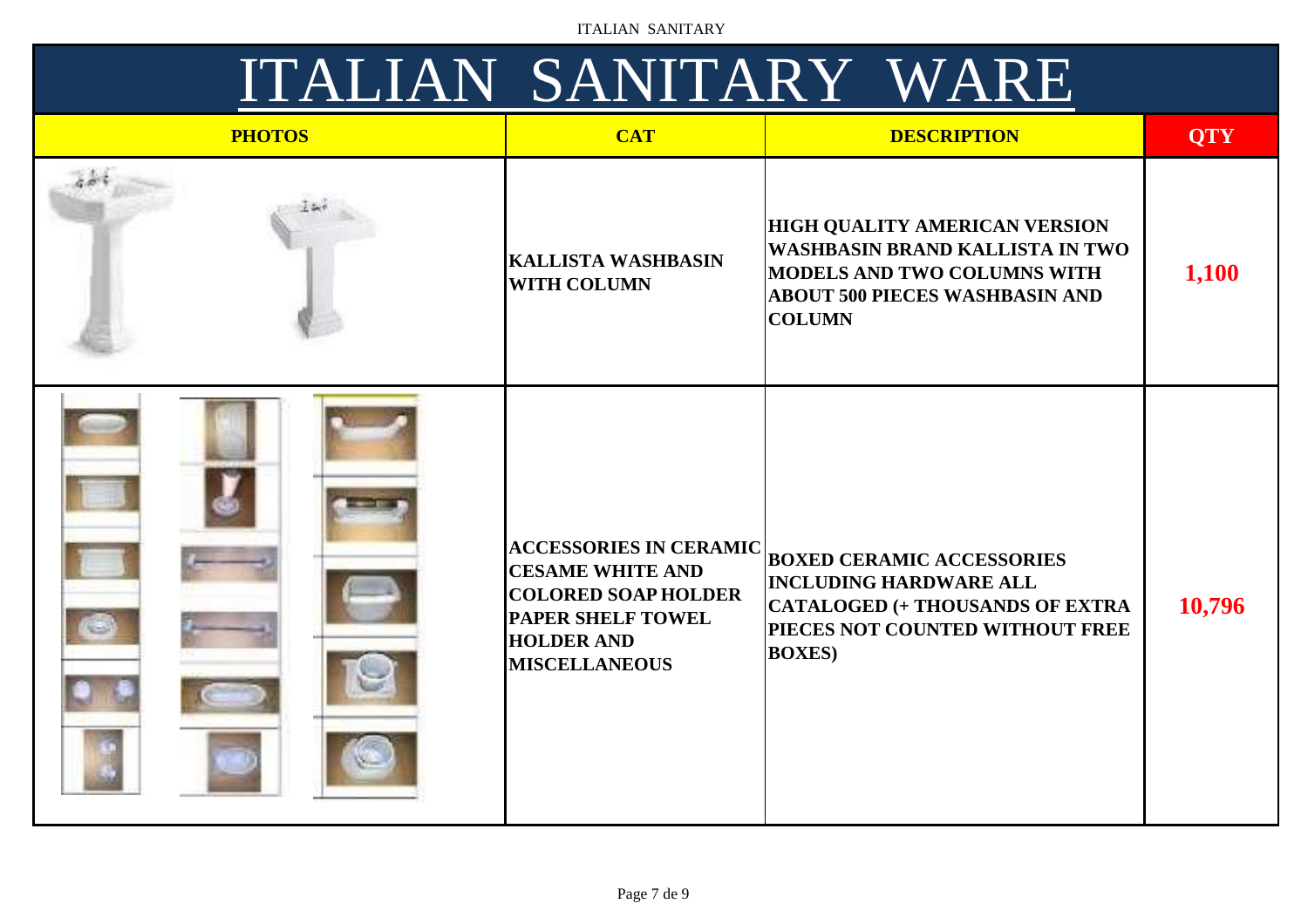| <b>PHOTOS</b>   | <b>CAT</b>                                                                                                         | <b>DESCRIPTION</b>                                                                             | <b>QTY</b> |
|-----------------|--------------------------------------------------------------------------------------------------------------------|------------------------------------------------------------------------------------------------|------------|
| <b>ELECTRIC</b> | <b>FALL. VULACNO</b><br><b>CERAMICHE MADE IN</b><br><b>ITALY SHOWER TRAYS</b><br><b>MEASURES</b><br><b>VARIOUS</b> | <b>CERAMIC SHOWER TRAYS VARIOUS</b><br><b>STANDARD SIZES FIRST AND SECOND</b><br><b>CHOICE</b> | 2,228      |